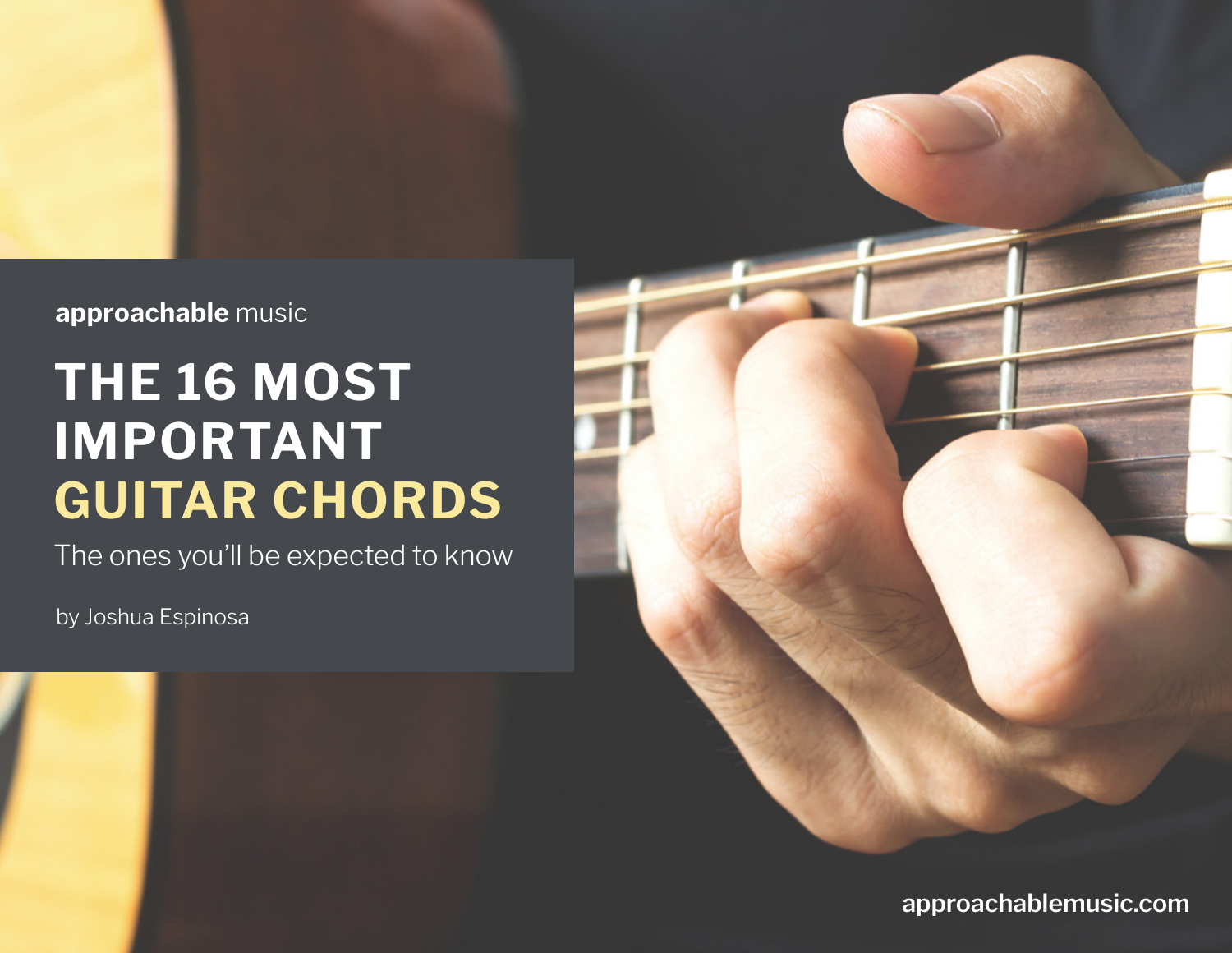### **introduction**

While learning guitar chords is essential for beginners, because there are so many, it also helps to know which chords to learn first, and how many total to focus on in practice.

So, here it is: if you learn just four chords, you can probably play hundreds of songs. Eight? A few thousand.

The little secret about all your favorite songs is that they can typically be played from a pool of about 16 chords, using 3-5 at a time. Plus, if you couple these chords with a capo, you easily have all the tools necessary to play just about any song in every key. This is the foundation every guitar player must have.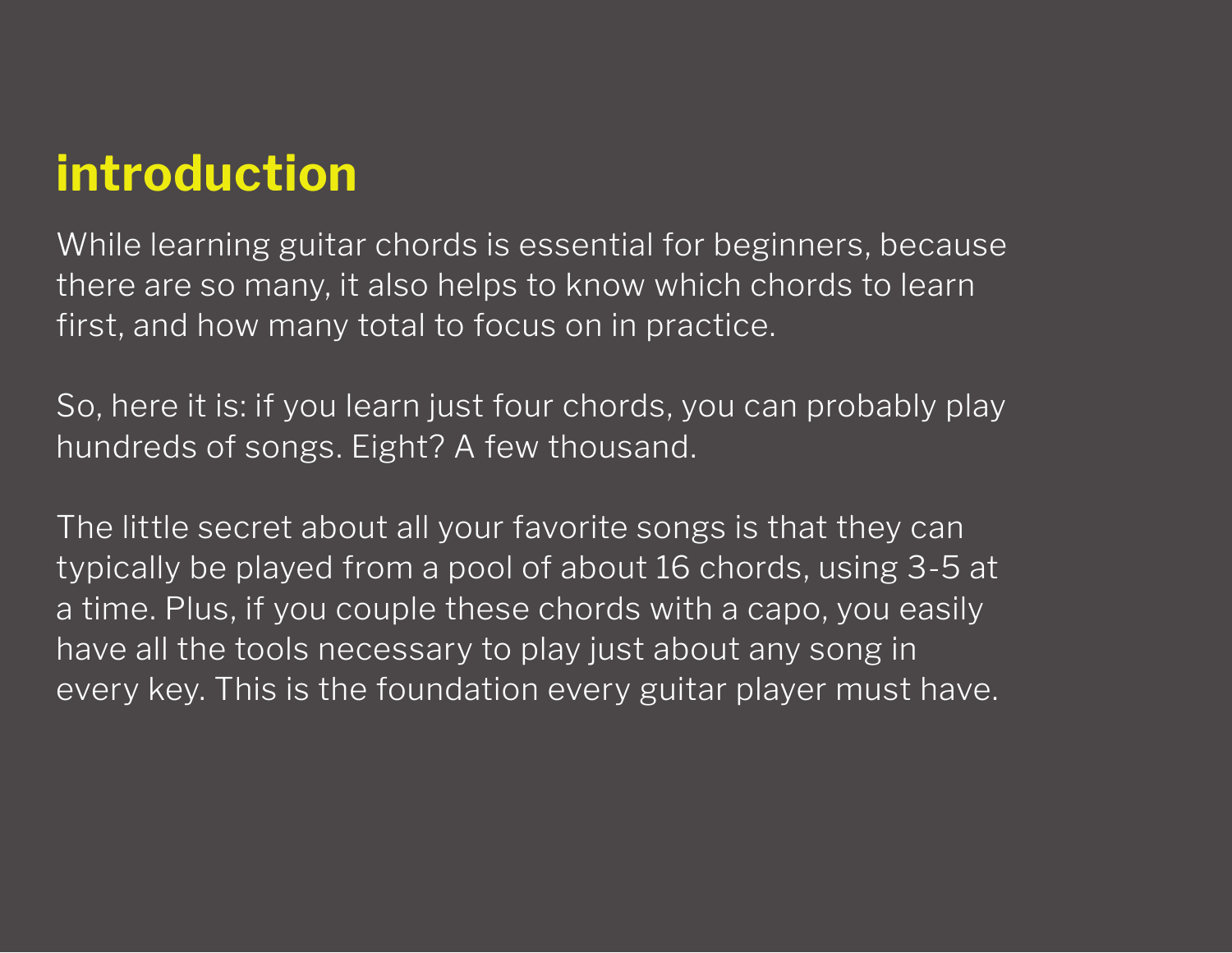# **how to use this guide**

Here are a few tips that can help you make the most out of this guide.

#### Learn the Chords in this Guide in the Following Order

- Learn these concurrently first: G, C, D, Em
- Then learn: Am
- Start fiddling with F, and concurrently learn A, E, Dm
- As they come up in songs: B7, G7, E7, A7, Bm, D7
- Last: F#m

#### A Word About the F Chord

The F chord is by far the most difficult chord for beginners to learn, and it's every guitar player's rite of passage. It's so common that it's completely unavoidable, so it's best just to accept the challenge and tackle it head on. Don't avoid practicing it.

The F chord takes a little palm leverage, hand strength and practice. Once you can play it, you'll be surprised how many songs you can play with just the key of C and the key of G.

#### The Key of E

While songs in the key of E are very common, the guitar chords can be relatively difficult to play. Here are a couple of the best solutions for playing in E:

- If it's a blues song, use E or E7, A or A7 and B7. There isn't usually a minor chord in blues.
- For any other style of music, either use D chords with a capo on the second fret or C chords with a capo on the fourth fret.

#### Using the Practice Progressions

The practice progressions will help you get used to landing chords from a variety of different places. One of the best ways to improve going from one chord to the next is to place a chord, play one downstroke and then move on to the next chord. Try to place the chord and play the downstroke simultaneously. When you reach the end, repeat.

#### Making Song Chords Easier

A lot of songs utilize slight variations of these chords for a variety of reasons.

It's perfectly fine to make chords easier on yourself to play. If you see D/F#, Asus, Gadd9, Em7 or C7, you can just as well play D, A, G, Em and C respectively and typically, no one will ever notice.

Don't do this with the 'b' or '#' sign though. That means flat or sharp and is a whole different chord.

Of course, you could always learn those chords, but usually it's not that critical, especially if you're just playing for fun.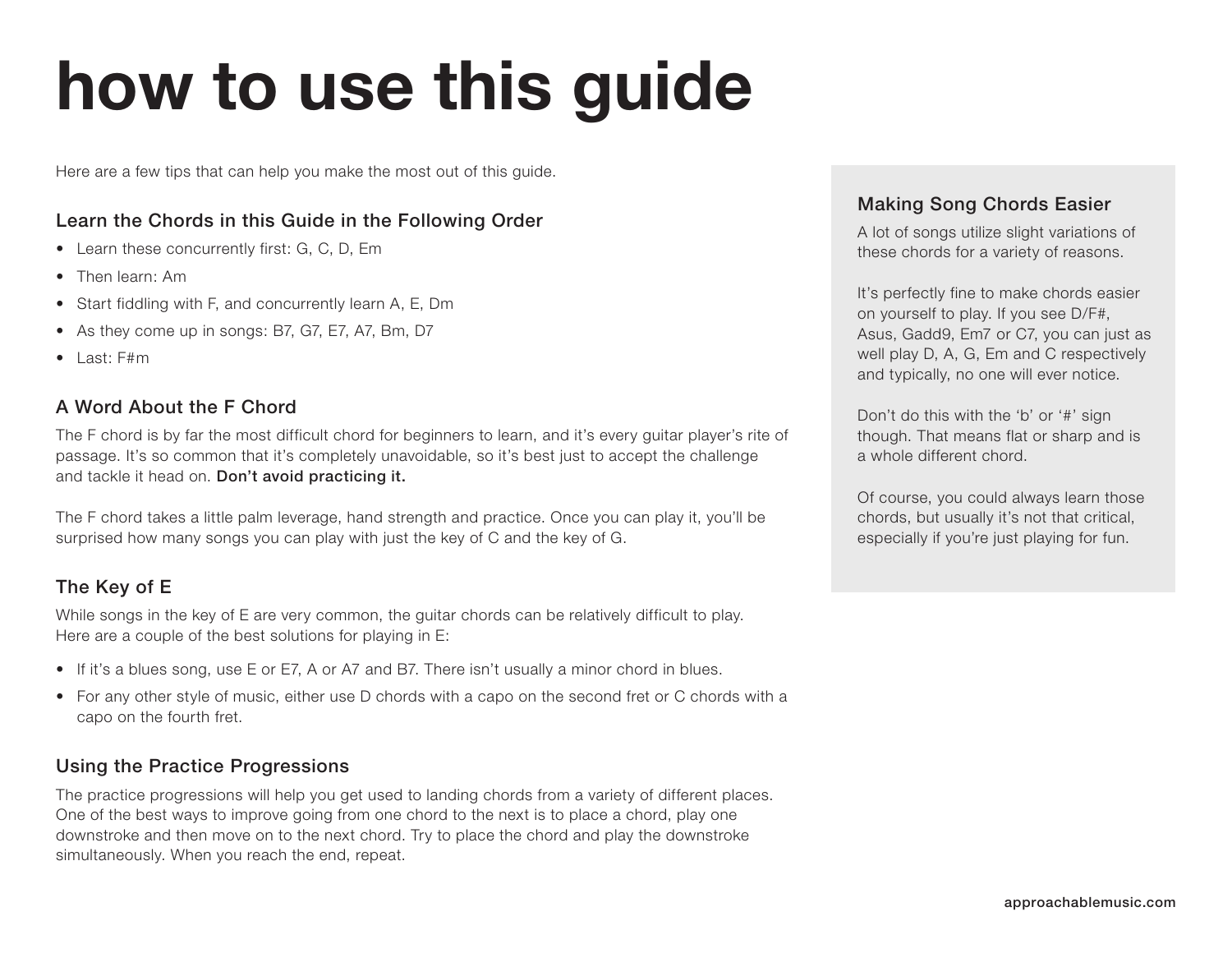### **how to read a chord chart**

The first step in playing guitar chords is knowing how to set your fingers. A chord chart shows you which fingers go on which strings and on which fret to press in order to play a chord. Study this chart religiously.

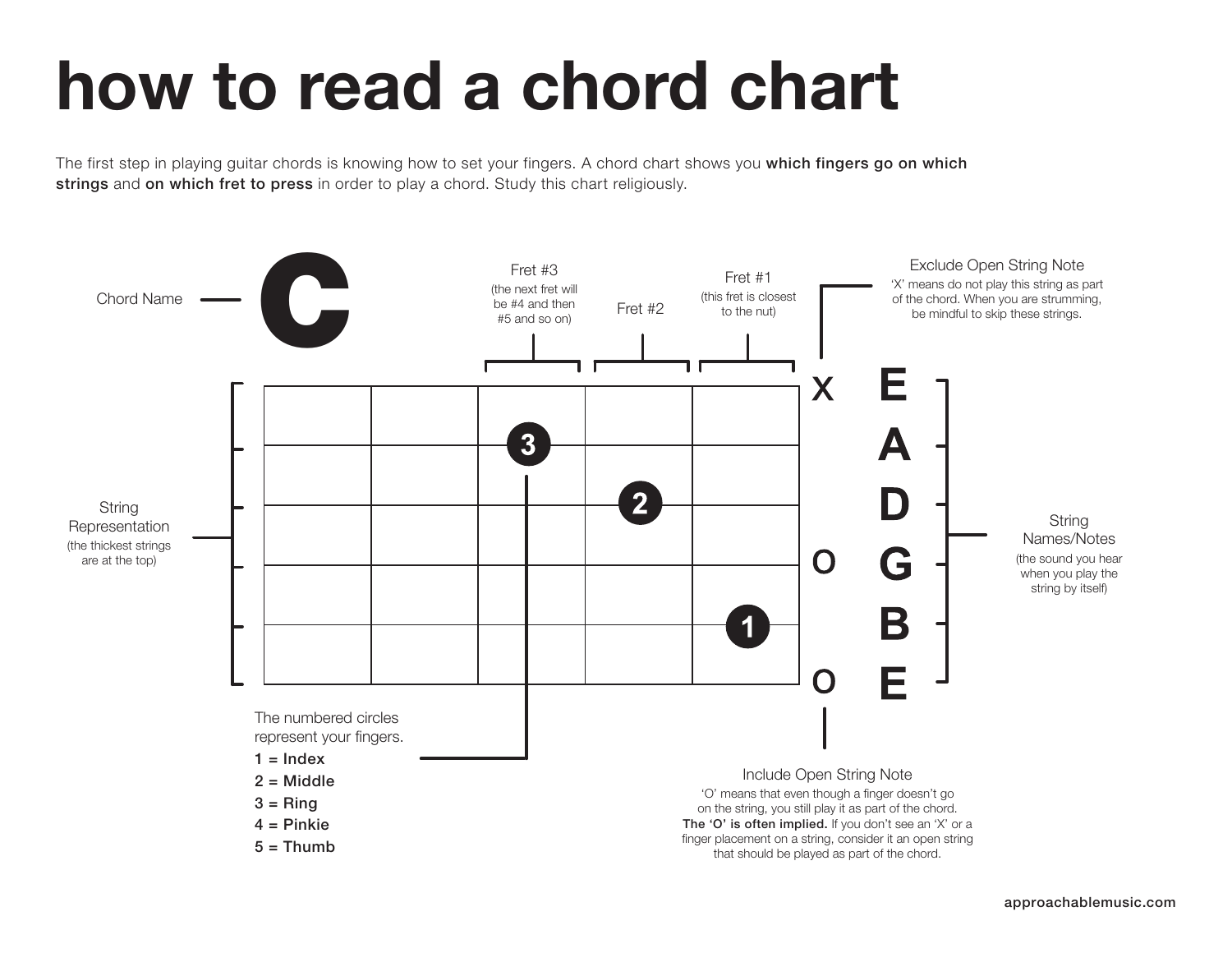## **chords from the key of 'g'**

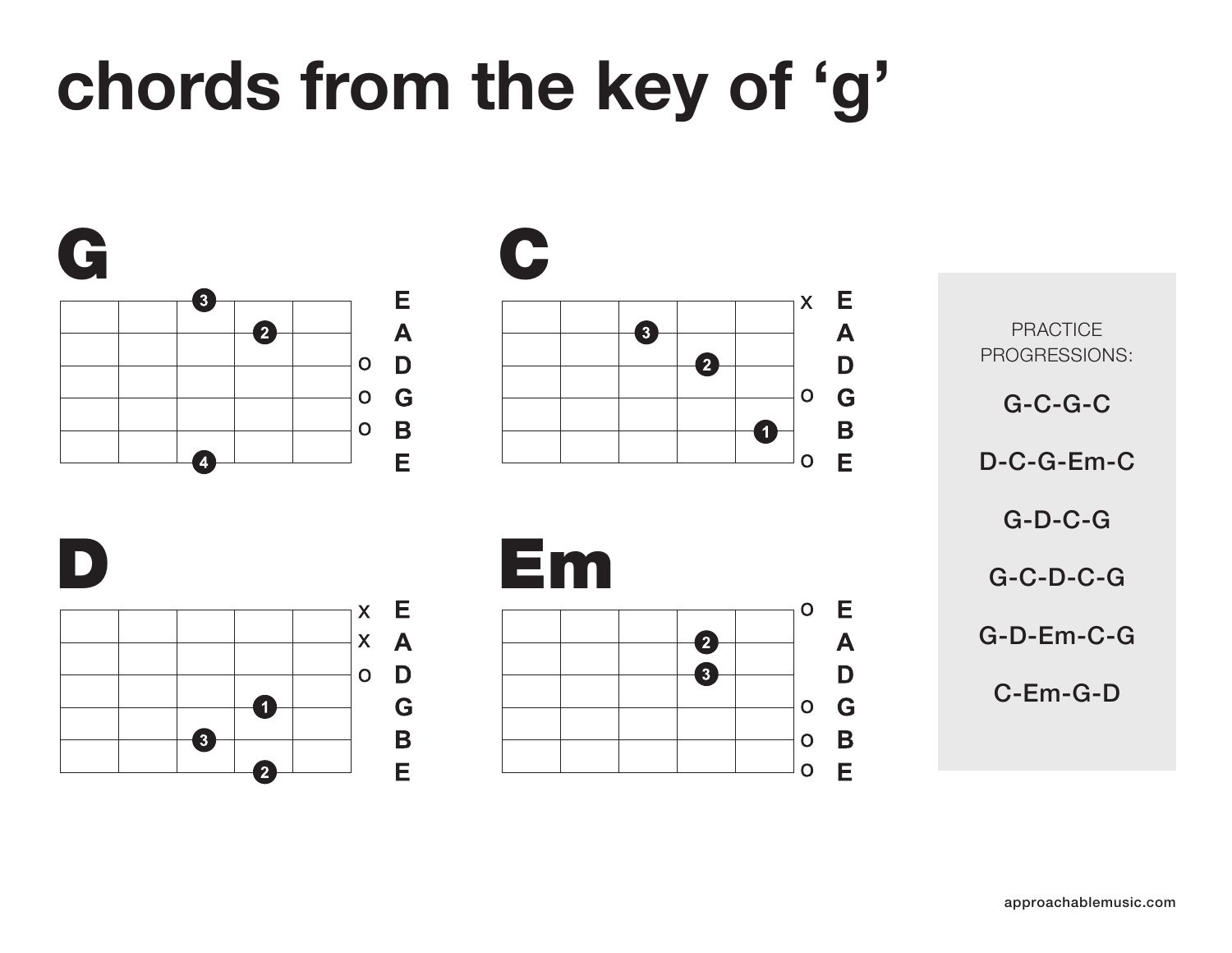## **chords from the key of 'c'**

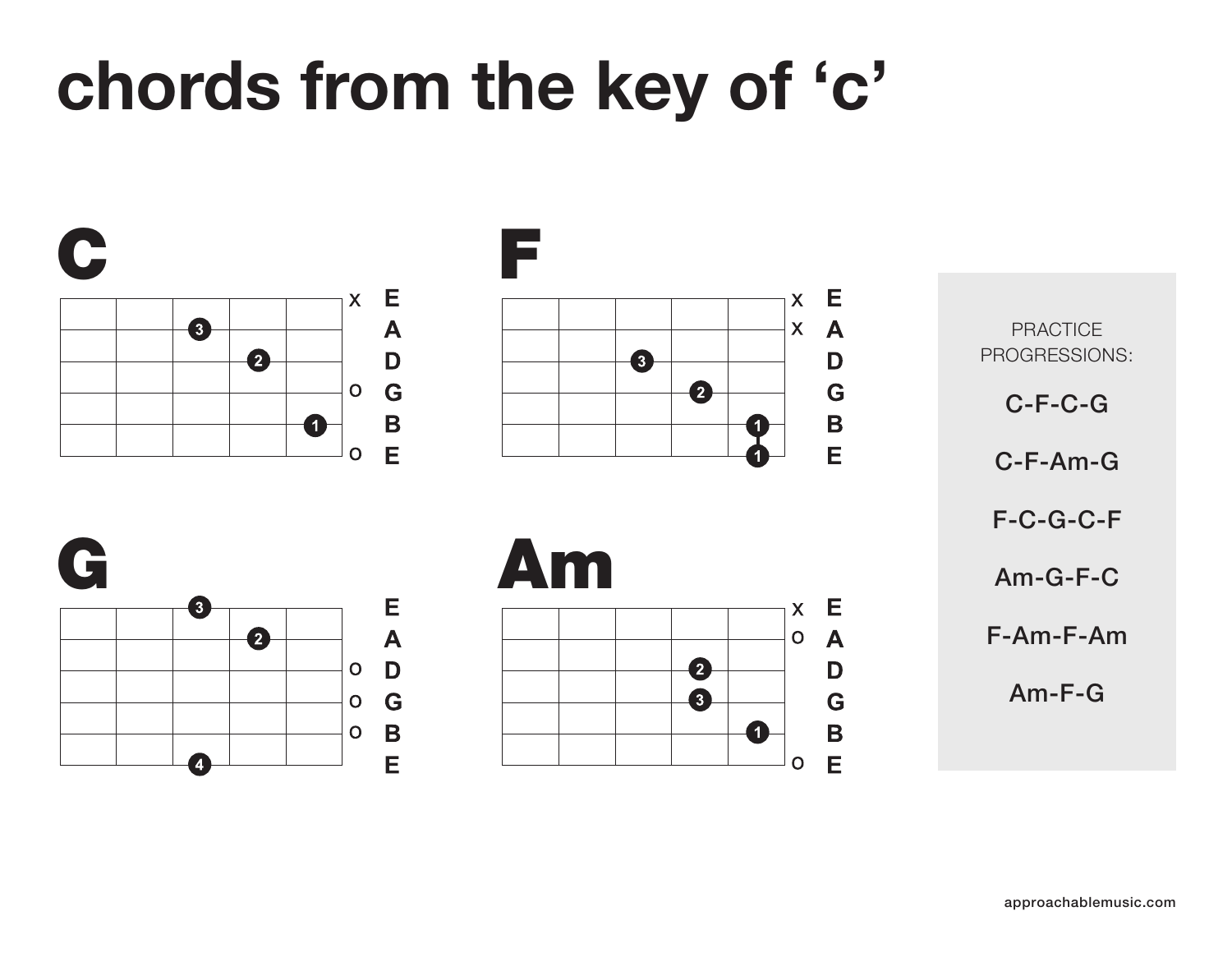## **chords from the key of 'd'**

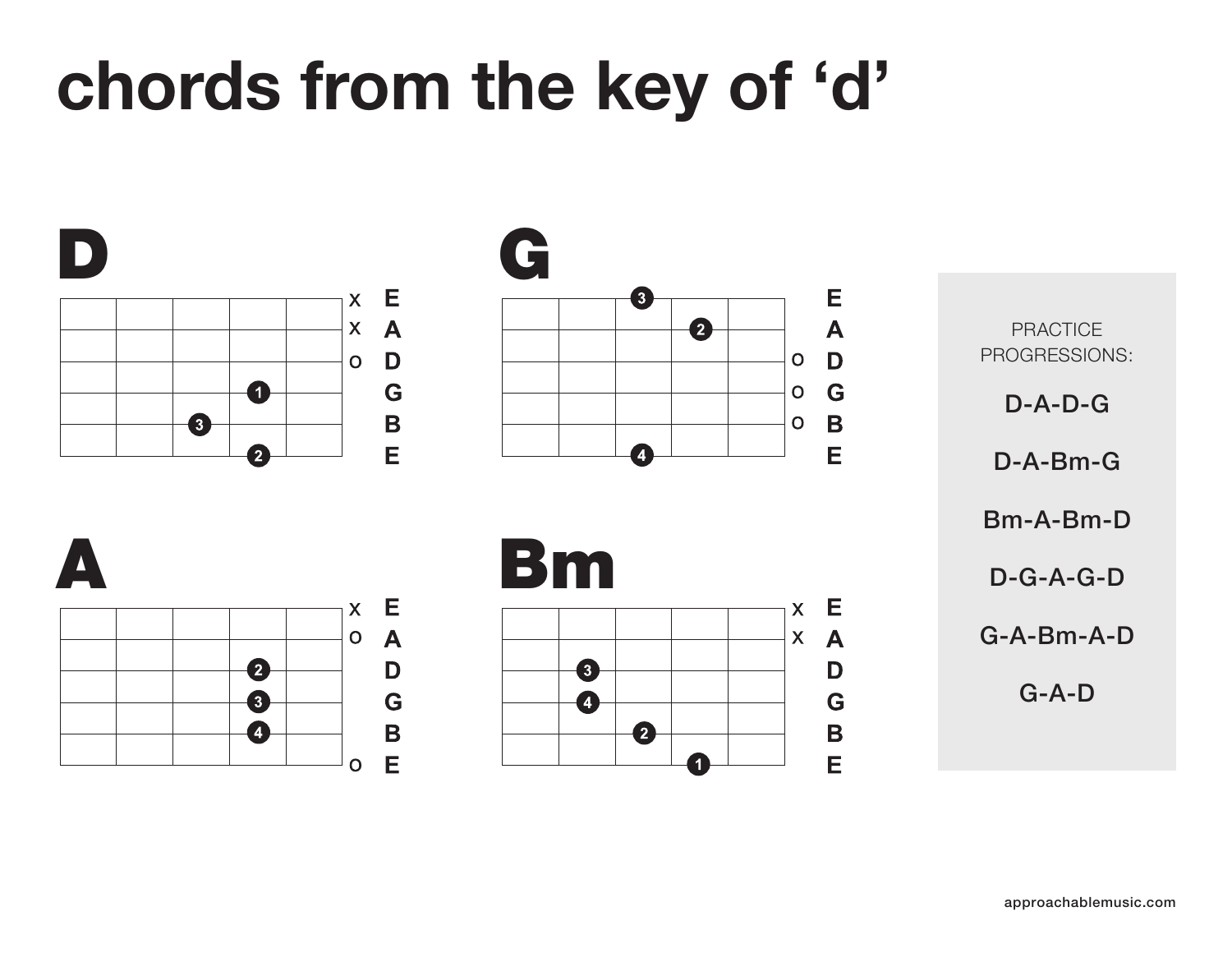## **chords from the key of 'a'**

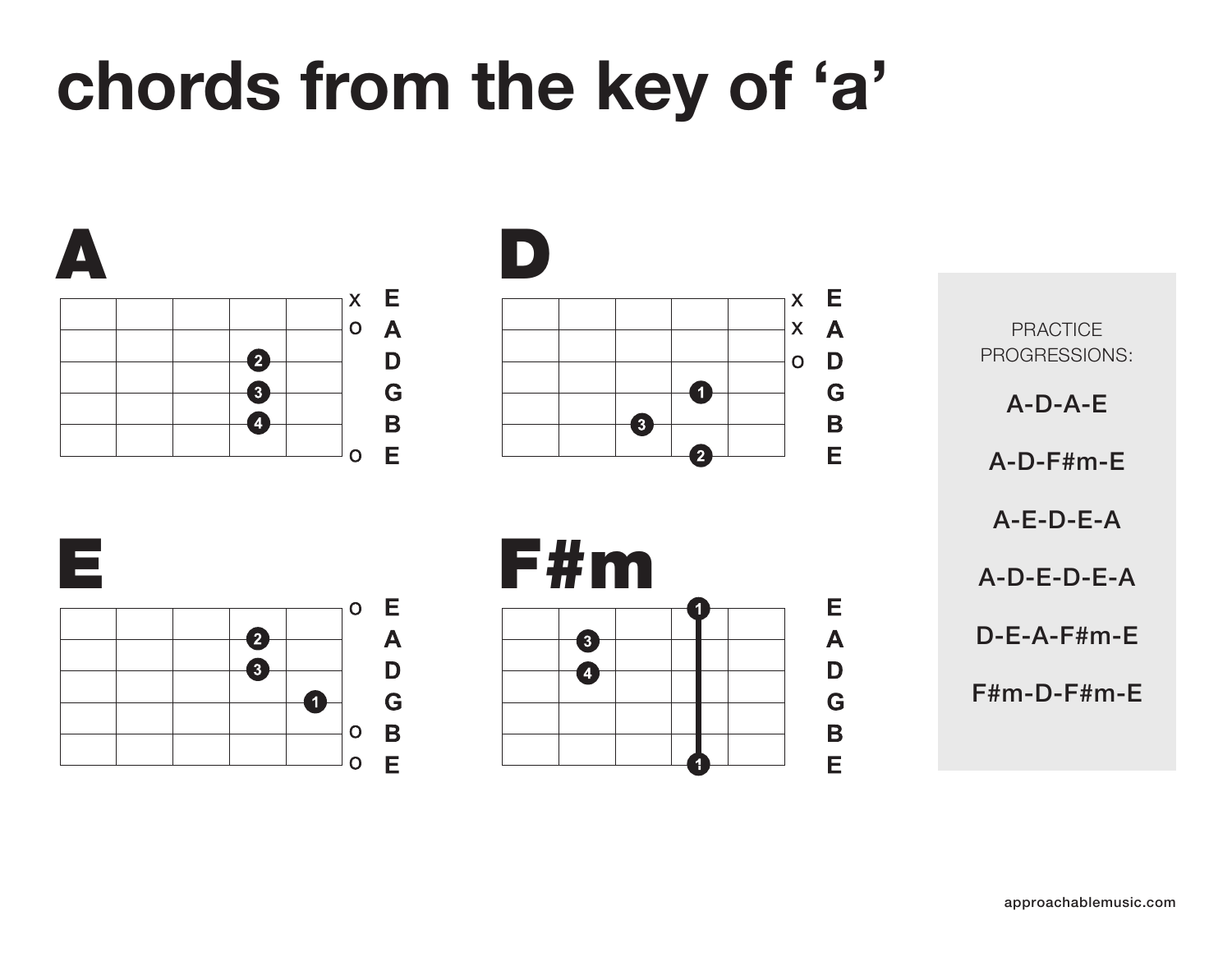### **other common chords**









E  $\mathsf{X}$ 

 $\overline{\mathsf{A}}$ 

D

G

 $\mathbf B$ 

E

 $\mathbf O$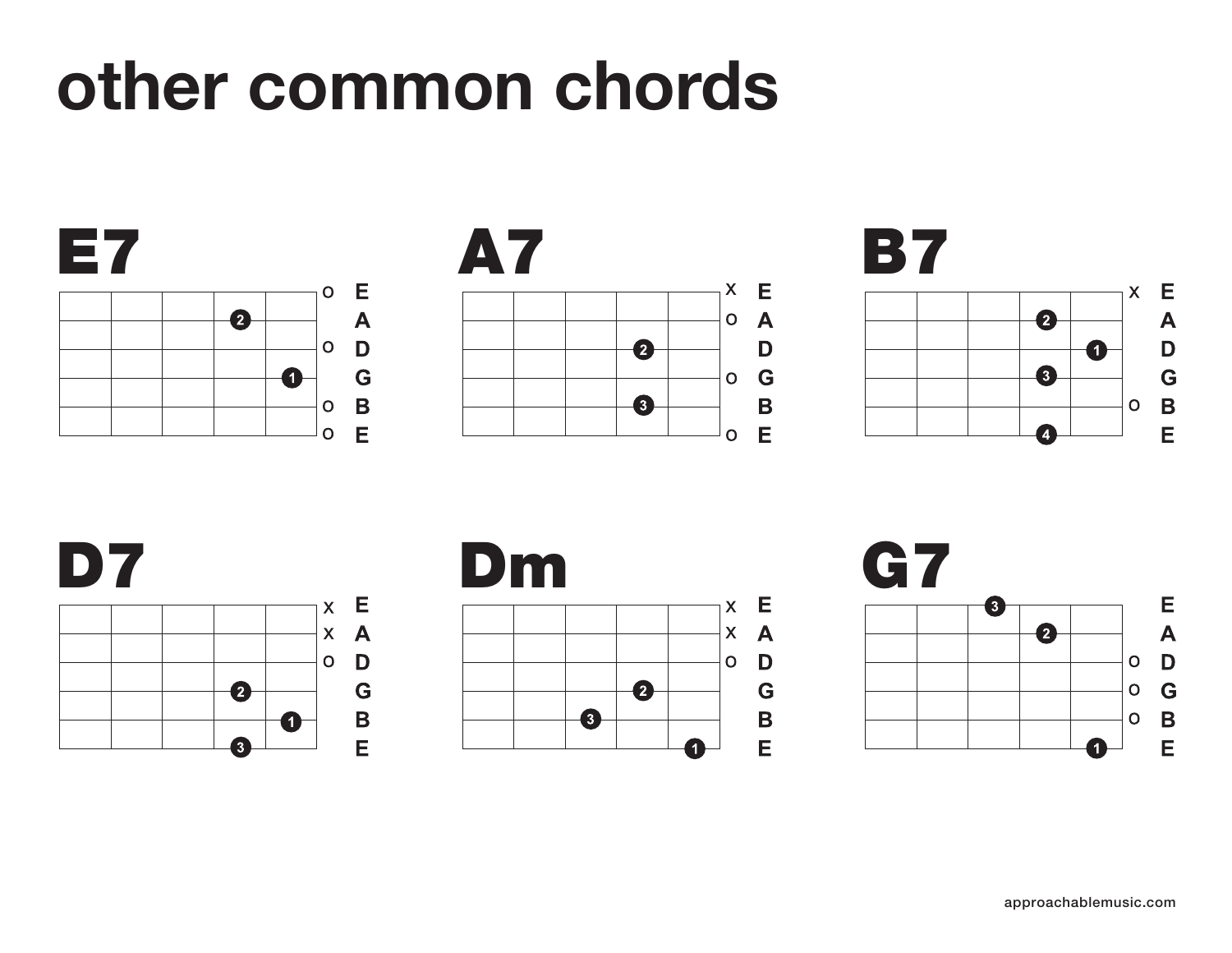### **next steps**

Of course, learning the basic guitar chords is only the first step to learning guitar. You also need to gain a rock-solid strum and learn how to use a capo.

But once you learn all those things, you don't really need to learn anything else unless you want to. If you just get really good at strumming your 16 chords and using a capo, you are well on your way to enjoying a lifetime of playing music on the guitar.

For help getting there, **[click here for more PDF guitar guides](http://www.approachablemusic.com/pdf-guides.php)**.